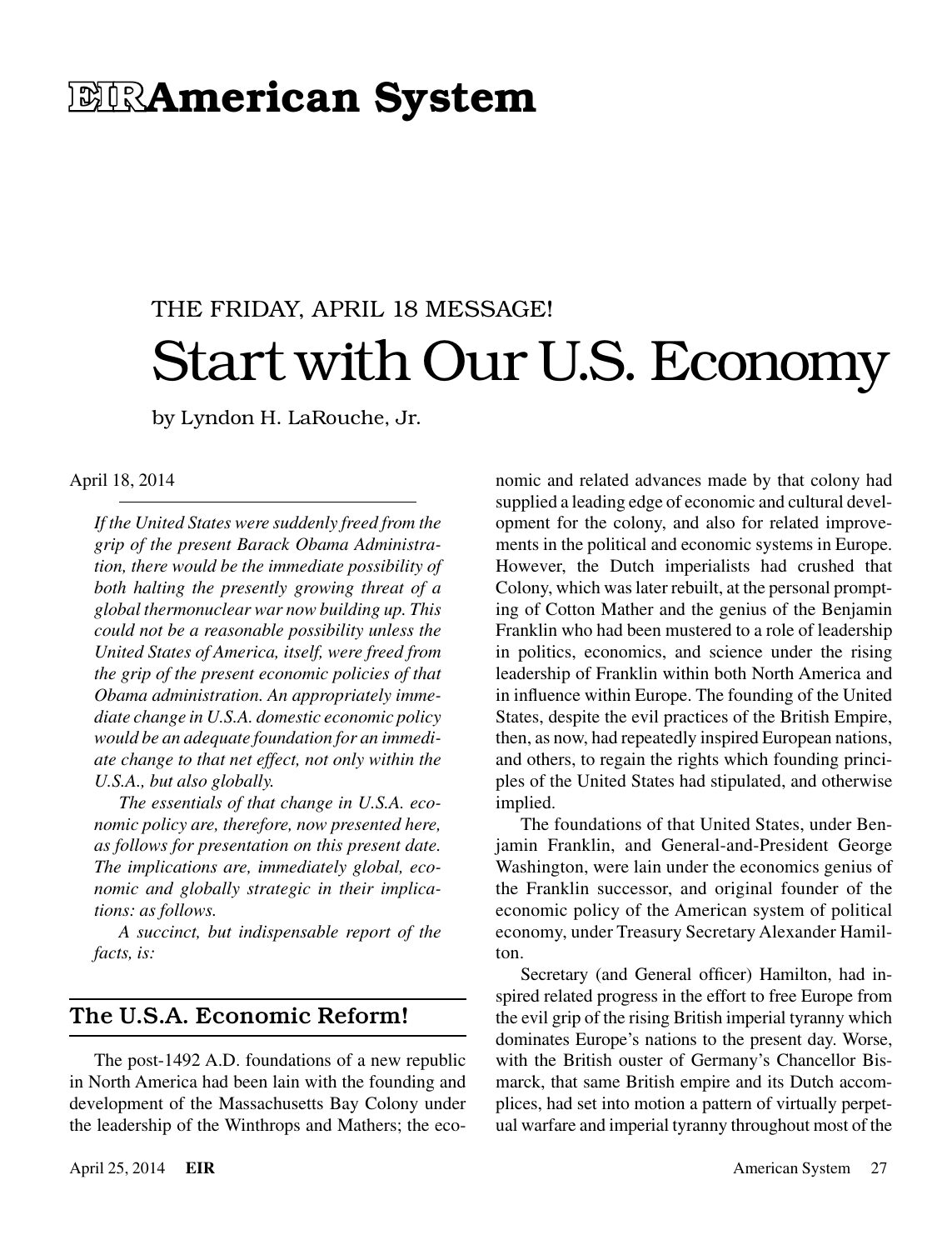world as a whole, up through the present day of warfare in Europe and beyond, up through the present moment.

The following facts of history must be taken into account:

With the death of the Benjamin Franklin who had, in effect, led the process of creation of the then future United States, the leading intellectual authority for the policies of the young United States had been, chiefly, the original Secretary of the Treasury of the United States, Alexander Hamilton, one of the world's most accomplished geniuses in the matters of economic policy which the trans-Atlantic nations have actually experienced. Hamilton's policies, had been revived and continued by Secretary of State and, later, President of the United States, John Quincy Adams.

However, British agents, such as the professional British assassin Aaron Burr, had financed a takeover of the Presidency of the United States under British-owned scoundrels such as Andrew Jackson and Martin Van Buren. That latter pair had controlled the Presidency of the United States under the direction of British imperial banking interests operating through implicitly treasonous circles associated with Wall Street financial corruption of the United States' institutions, then, as now.

Later, a close follower of John Quincy Adams, President Abraham Lincoln, had rescued the United States from a succession of British agents led by the British Empire's leading agent and spy, Aaron Burr, who had seized control over the United States, once again, through buying up treasonous Presidents such as Andrew Jackson and Martin Van Buren. Similarly, the United States once victorious against the British Empire's attempted seizure of power over the United States, was shattered by the British-directed and financed assassination of President Abraham Lincoln: and so matters have gone repeatedly, excepting under a relative handful of worthy U.S. Presidents who were not either fools or outrightly agents of the British Empire and its interests.

Since then, we have enjoyed a number of truly honorable, even great Presidents of the United States, but with the successful assassination of a great President, William McKinley, and McKinley's replacement by a British-trained agent, Theodore Roosevelt, and scoundrels and virtual traitors such as Woodrow Wilson, Calvin Coolidge, and Herbert Hoover, only the election of President Franklin D. Roosevelt, saved the United States, and the world at large from a virtual state of Hell into which the election of Harry S Truman sold the virtual soul of the United States, despite the devotion of President Dwight D. Eisenhower and the soon martyred John F. Kennedy. Since the assassination of President Kennedy, despite the personal role of Presidents Ronald Reagan and William Clinton, the United States had been send down the road toward Hell under such as the scions of the Bush, Cheney, and Obama breeds.

What, then, is our excuse for the United States' own frequent departure from the genius represented by Benjamin Franklin, President George Washington, and Treasury Secretary Hamilton. Simply, Hamilton was assassinated by a paid British assassin, Aaron Burr (who had funded the Andrew Jackson and Martin Van Buren Presidencies' establishment). However, that could not have happened but for the earlier corruption expressed by Presidents John Adams, Thomas Jefferson, and James Madison. There had been two excellent Presidents, James Monroe and John Quincy Adams, but since the ouster of John Quincy Adams from the Presidency, the honest Presidents had been quickly assassinated; this had continued, until the Presidency of Abraham Lincoln, who was, himself, assassinated by the actions and agents of the British Empire, itself.

The crucial fact is, that most of the Presidents of the United States were in opposition to the Federal Constitution of the United States, and betrayed the vital interest of the United States for the sake of local interests within the states, for which the State of New York (especially the British and other Manhattan banks there) was a leading feature, i.e., Wall Street, then, as now.

What, then, has been the root of the chronic British corruption of the Presidency of the United States this far? The answer to that question is properly to be located in the fact and implications of the assassination of Secretary of the Treasury Alexander Hamilton, by the professional British assassin, Aaron Burr. Assassinations aside, the name of the general body of the implicitly treasonous corruption, was "sectionalism:" the division of the states of the United States according to local interests, in spite of essentially contrary national interests. The name of that corruption was "states' rights." The issue was clearly defined during Alexander Hamilton's tenure as Secretary of the Treasury.

Now, our United States is in the throes of a general economic breakdown-crisis, a crisis which must be recognized as, largely a product of the British imperial control over the United States which has been largely dependent upon the British monetarist interests' control over the U.S.A.'s own "Wall Street" management.

The following remarks presented here, by me go di-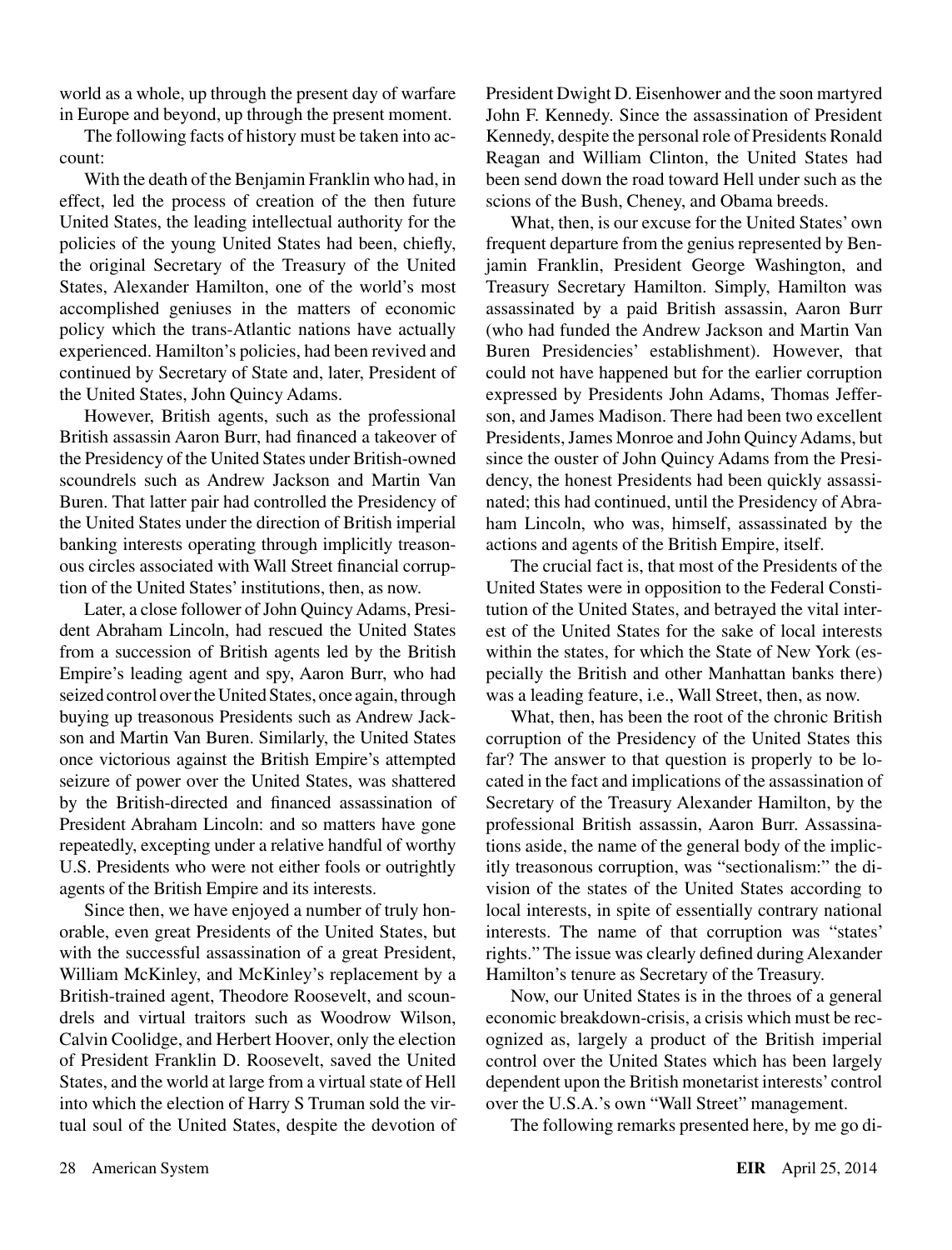

*This memorial stone was placed where "the patriot, soldier, statesman, and jurist Alexander Hamilton" was felled by assassin Aaron Burr. The root of the chronic British corruption of the Presidency of the United States, LaRouche writes, is properly to be located in the fact and implications of the assassination of Hamilton, by Burr.*



rectly to the core of the presently mortal threats to both a general peace among nations, and to the threats of the virtual extinction of the United States itself.

## Alexander Hamilton Now

From the time of Alexander Hamilton's assassination by the British spy and assassination agent Aaron Burr, the United States had lost an entire aspect of its national sovereignty, until the fortunate advent of the Presidencies of James Monroe and John Quincy Adams. With the fresh takeover of the U.S. Presidency through the role of the financial backing of the British agents Andrew Jackson and Martin Van Buren, the United States had, *de facto*, lost its actual sovereignty, through the elections of witting British agents in the Presidency, or by the assassinations of those suspected of patriotism, until the election of President Abraham Lincoln.

With Lincoln's assassination by, explicitly, the named agents of the British empire, the U.S. Presidencies vacillated with shifts from some heroes, such as Grant and Garfield and, then, to opportunists or worse. The last truly great President, prior to President Franklin D. Roosevelt, had been the assassinated hero William McKinley. Apart from the President Harding who died of poisoning (allegedly from eating oysters) during a railway crossing of the Great American Desert, only one decent President served until President Franklin D. Roosevelt, after the assassination of President William McKinley. After Presidents Franklin D. Roosevelt, Dwight Eisenhower, and the assassinated John F. Kennedy, no decent presidents served until Presidents Ronald Reagan and William Clinton, and none since. Thus, in the main, throughout the history of the United States, the Presidency has been dominated by the effect of fewer honest Presidents than British-promoted scoundrels.<sup>1</sup>

The difference has lain with the factor of corruption rooted in the practice of "states' rights," as through the mechanisms of the elements of

the U.S. Congress identified with the members of the Senate and House of Representatives: often the Senate, as is notable from the cases of the pro-slavery states, and related kinds of influences.

The most notable feature of the states' rights feature of the U.S. political system, has been centered (to a relatively lesser degree) in New England, but chiefly in Britain-dominated Wall Street connections. The concentration of relatively great financial wealth in the channels of British-influenced U.S. financial affairs, has remained the chief route of moral and other political corruption of the United States since the assassination of the Alexander Hamilton, who, following the demise of Benjamin Franklin, had been the efficient constitutional voice of the economic principles of the United States.

On the better side of the news, on this account,

<sup>1.</sup> In general, assassinated U.S. Presidents were usually heroes of our republic, and had been selected for such treatment, for precisely that reason: including President John F. Kennedy, his brother virtually nominated for President, and President Ronald Reagan, who survived the attack.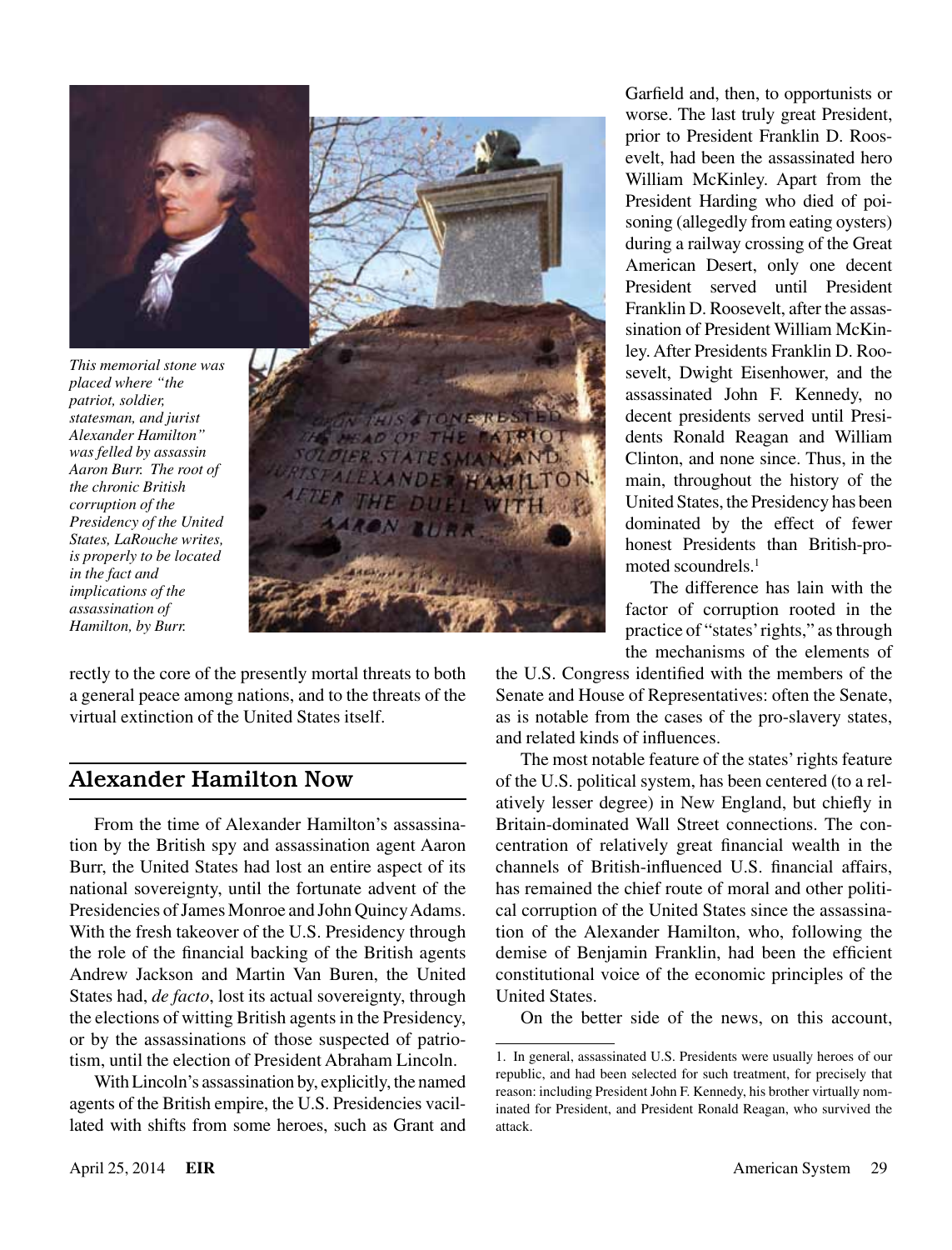whenever the United States enjoyed the benefit of a government dominated by the Hamilton tradition, as under John Quincy Adams, Abraham Lincoln, or similarly inclined Presidents, the United States has tended to be its own true self; under other conditions, the results tended to be implicitly Wall Street influences. So, international money-flows have dominated the economy and, to a great degree, the policy-making of the U.S. Federal and also state governments.

## Alexander Hamilton's Genius

#### However:

Once Hamilton's four official principles of economy were actually put in place, now, the United States could, now, quickly regain its originally intended constitutional principle, that done through the belated four great principles of the U.S. Federal Constitution set forth by Treasury Secretary Hamilton under his term in office.

Hamilton's measures installed while Secretary of the Treasury, are four in total. Three of these are customarily referenced by relevant scholars of our Federal Constitution: (1) "Report on Public Credit;" (2) "Report on A National Bank;" (4) "On the Subject of Manufactures." The most crucial, for the defense of our national system of government, was, however, the third, (3) "Opinion on the Constitutionality of a National Bank." It was the latter, the "Opinion on the Constitutionality of a National Bank" which prompted British agent Aaron Burr's assassination of Alexander Hamilton: over the so-called "states right" exception to the Federal Constitution. Every evil of our national practice since the passage of the Constitution, has been a result of the treasonous "states' right" dogma of interpretation, as by President John Adams, Thomas Jefferson, James Madison, and the enemy, Aaron Burr's puppets, Andrew Jackson and Martin Van Buren, in particular. The defects of the Presidency, including the selection of bad Presidents, have been premised, essentially on the inherent violation of the Federal Constitution accomplished through the pitting of the authority of the individual States of the United States, against the Federal Constitution itself. The directly British-directed assassination of President Abraham Lincoln, is an outstanding case, as was the assassination of President William McKinley in favor of the Confederacy-trained President Theodore Roosevelt, a typical case, as was the case of the evil Woodrow Wilson, and of Presidents Calvin Coolidge, Herbert Hoover, and Harry S Truman. Presidents George Bush, George W. Bush, Jr., and Barack Obama are of the same treasonous genre-in-fact.

#### *Time To Make Things Right, at Last*

The time has long passed, when we could have made right the evil injustices which sundry enemies of our United States, from without, or within, have left behind them. Our only recourse available now, is to fix, for the future, what ever have been wrong in the past. The practical task before us, presently, is: how might we, nonetheless, do something now, to remedy the hurts and atrocities from the past, even with respect to the already deceased? What moral principle meets the challenge of a shameful past?

On that account, we must consider, first of all, what justice, in the name of repair, might be afforded to those who have been cruelly injured by bad law, especially those who have lost the stuffing to defend themselves against presently continuing injustices, persons who have lost the will to fight for their own rights, or those of their fellow-citizens?

The only sufficient reply to such questions as that, is: How do we make right, what had otherwise been going wrong? How can we nourish our cheated fellowcitizens, adults, but, most urgently the saving of the minds and morals of the under-aged? How can we bring justice, where there has been injustice? How might we bring those who have seen injustice, to see real justice born again? How does one right what Hitler and also the British empire did against the Jews who suffered under Hitler and his like still today?

*There is an actual remedy for such errors of the past. The answer lies in the nature of the purpose of mankind's having existed as a species of its specific nature: the progress of the human species from the failures of the past, to the immortality of the future mankind which actually progresses.*

We are, usually, sadly mistaken, by attributing the meaning of human life to what has been experienced in human life lived so far, when, in fact, the meaning of the individual human life is expressed in the consequences of a human life already lived. That is to say, the future outcome of that life which had been lived. It is precisely that distinction of human life which distinguishes mankind from the beasts. The objective to be served is the increase of the productive powers of future labor achieved through those creative actions which